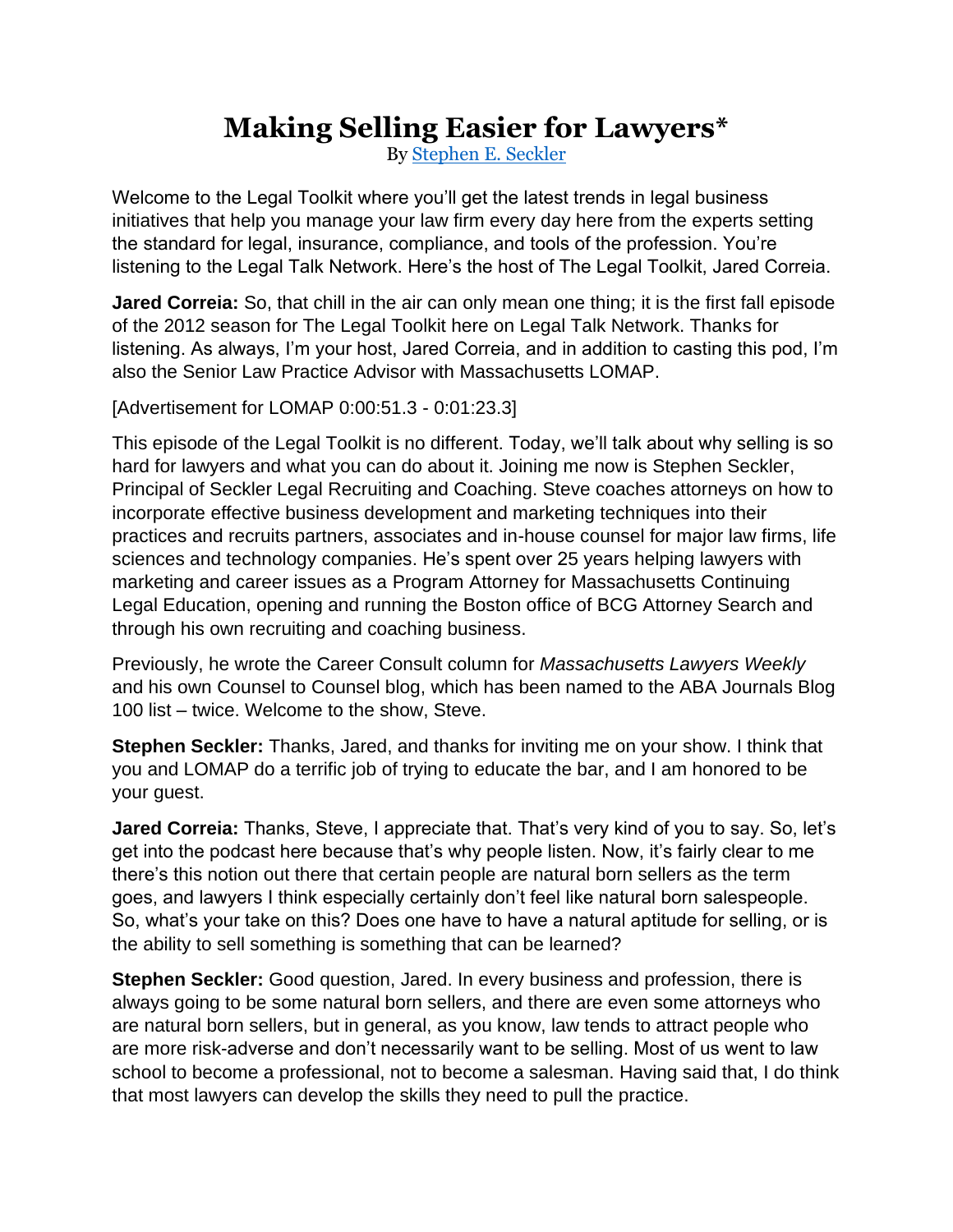In my own case, I was the son of academics and neither of my parents had a lot of business savvy. Throughout my childhood, I remember my dad calling businesspeople "operators," or actually, "crooks," although that might have been because it was around the time of Watergate. In any event, it wasn't until I finished law school years later and began learning a lot more about marketing and business development that I realized I could not only learn how to sell, but that I could really enjoy it.

**Jared Correia:** Nothing wrong with being the child of academics. It worked out for James Taylor pretty well. So, this sounds good. Lawyers can be salespeople, they just have to teach themselves how to do it. I don't think that some of the concepts about selling are clear to a number of lawyers, so let's talk a little bit about that. Let's do some definitional analysis here. Is there a difference between selling and marketing, between getting people through your door and then closing business with those people?

**Stephen Seckler:** I think there is a big difference between marketing and selling. Sometimes there are different terms that are thrown around. Sometimes selling is called business development, sometimes when you say marketing you're talking about marketing amn business development, sometimes the words are used interchangeably. I would say that in my mind marketing is about positioning yourself, finding ways to differentiate yourself from other attorneys. A lot of marketing relies on one-way communication. Writing an article, assuming a leadership position in a bar association committee, or trade association, designing your website, doing presentations – those are all things that establish your position in the marketplace, who you serve, what your credentials are, but it's not really a conversation.

Sales or business development on the other hand is much more about business relationships and about building those business relationships. Now, in order to be successful in selling legal services, you really need to do both. I think what happens for many lawyers, and was certainly true for me, even though I don't practice law I have my own consulting business and I have for a long time so I'm very familiar with what it takes to sell professional services on a personal basis. Many lawyers are much more comfortable with, say, writing an article than going out and having lunch with a potential referral source. But, if all you do is write articles, unless you have a very, very specific, unusual niche that nobody else has and you can establish yourself as the preeminent expert, which really isn't true for most lawyers, then marketing alone will be unlikely to generate a lot of work for you.

**Jared Correia:** Yes, so it's still about relationship development. I'm glad we cleared that up. With respect to selling, there's a difference between transactional selling and relationship selling. Could you explain that difference?

**Stephen Seckler:** Sure and this is why I think that lawyers can actually be very good at selling their legal services and you don't have to be a natural born salesperson to sell legal services because selling legal services, unlike selling a used car or some consumer product, requires relationship building. If the essence of being a good lawyer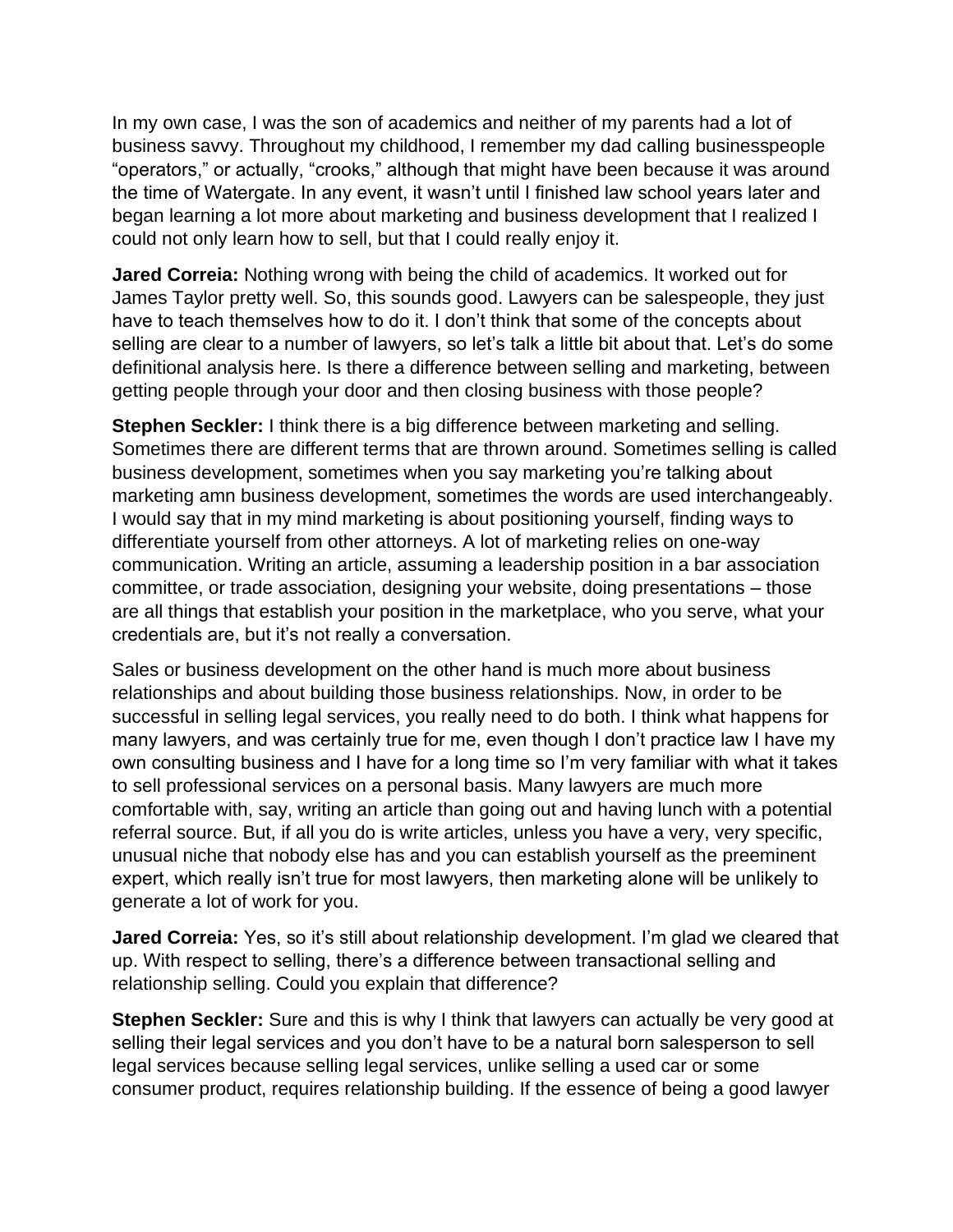means being a trusted advisor, if you want people to hire you or give you referrals, you have to build your relationships with your prospects. This can only happen over time and through a series of small acts.

Say the blog you write and the presentation you give may position you as an expert, but unless the prospective clients trust you, they are unlikely to hire you as their attorney. In order for this to happen you need to engage in two-way conversation to uncover the needs of people in your network.

That's relationship selling, and I have come to discover in my professional life that although I would never want to see myself as someone who is selling used cars or something that involves meeting somebody once and asking them to make a purchase, I feel very comfortable with relationship building and there is much less pressure in a way because if you rush, it actually will harm your chances of being successful, whereas building a relationship over time, which I think a lot of lawyers can actually be very good at, is what is going to make you successful.

**Jared Correia:** Yes, absolutely. Let's discuss a point under this for just one second here while we have a little bit of extra time in the first half of the show. What about those lawyers who express as being shy, lawyers who are more likely to feel comfortable writing a blog post or drafting an article, and not going out and shaking hands with people, kissing babies? How can those lawyers get out into the community and become effective relationship builders that way? Do you have any suggestions for those people?

**Stephen Seckler:** Yes, I think for those people, and it's probably true for many people and many lawyers, try doing much more one-on-one relationship building. I think one of the mistakes that some people make is they think that relationship building means you have to go to large networking functions and talk to a million people, but if you go to a large networking function, unless it happens to be some kind of organization or community that you feel very connected to and you already know a lot of people, walking into a large room is probably not a very good way to build relationships. People who are shy tend to often like building relationships one-on-one, and actually that is a much more effective way to create referral relationships and to uncover needs that respective clients may have, rather than just being at the big, large functions. Big large functions can sometimes help you to reinforce the connection that you may already have.

For example, there's a non-profit organization that had an annual fundraiser of accountants and lawyers and it happens to be a Jewish philanthropic organization, and I know a lot of people in that organization. Although it's a very large event, if I do go, I end up seeing quite a few people who I know. While I won't expect to get into a deep conversation with most of them – that could be worthwhile – but the short answer is for shy people, try retail, try going one-on-one, try having coffee, calling people to check in, sending them something and then following up. Those are the ways that shy people can be more successful at relationship building.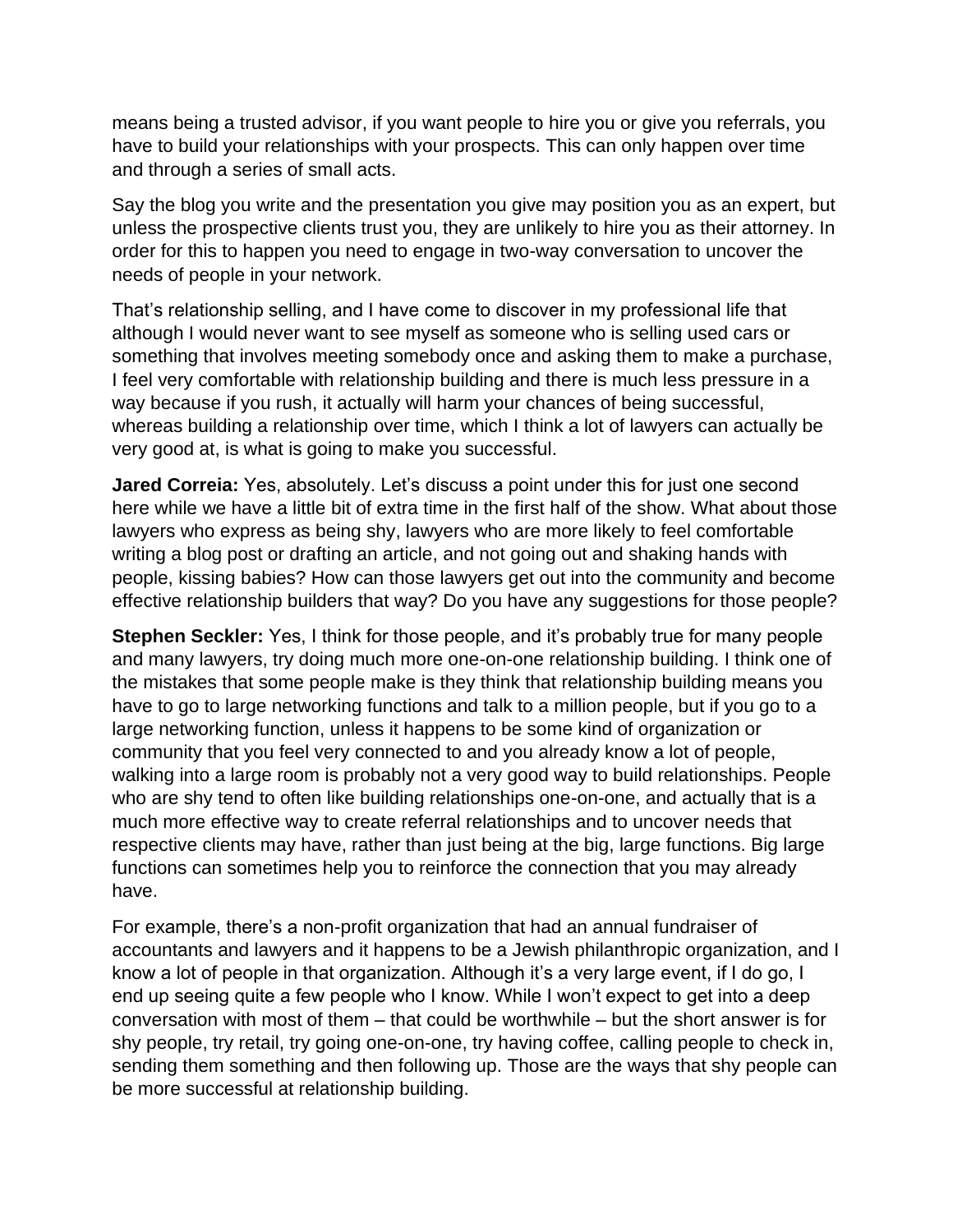**Jared Correia:** All good points there. Just one more quick question here before we wrap this first half up; you used the term "operators" that your dad used to describe sales people, and I think a lot of attorneys think it's kind of skeevy to go out there and try to sell it to people. How can lawyers get over that aspect of selling?

**Stephen Seckler:** We are going to talk about some specific techniques in the second half but let me just say that for most attorneys referrals are your lifeblood. If you want interesting work, you'd better start getting referrals because you don't have enough time to connect with everybody who might be a potential client. Since legal services are episodic and periodic, people don't necessarily need them all the time. They just need them here and there. You need to be in contact with a lot of people over a long period of time. The best way to do that is to have a sales force. You can't really build a sales force unless you are independently wealthy.

I'm not sure that would necessarily be effective, although in a larger law firm that can help. You want people who can be aware of your services that serve some of the same people in the community that you want to serve, who know about what you can do and can send them your way. That leverages your time a lot. Building your referral network is going to help you a lot with that.

**Jared Correia:** Let's talk a little bit about referral networks. It's clear from what you've said previously, and I think some lawyers have a good sense of this anyway, they need to build relationships to engender trust in who they are and what they do, in part to get those referrals. Could you elaborate a little bit on referrals, and also talk a little bit about the importance of asking for referrals? I think a lot of attorneys feel uncomfortable about doing.

**Stephen Seckler:** Right. Again, here is where it's much easier to do relationship selling than it is to do transactional selling for lawyers because If you are really doing relationship selling correctly, you don't meet somebody and ask them for a referral right away. How many of us have spoken to somebody for the first time, a telemarketer on the phone, a person in a store, and they ask us right away – we just met them – let me know if you encounter anybody who might be interested in buying the Widget 2000.

If you do that with legal services, nobody is going to refer the work your way because they need to trust that you're going to handle the people they refer to you professionally, that you're going to do a good job. If they've just met you, they've got no reason to trust you. So, the pressure is off. You do need to ask at some point, but not at the beginning and your goal when you're first getting to know people, if there are new people in your network, is to find out what you can do to help them. Find out how you can meet their needs, how you can be of help to them. At some point they will probably ask you what they can do to be helpful to you. At that point, you can – and should – say what are specific examples of your ideal clients.

The ask is important but not early on when you are just getting to know somebody. It's later on in the relationship.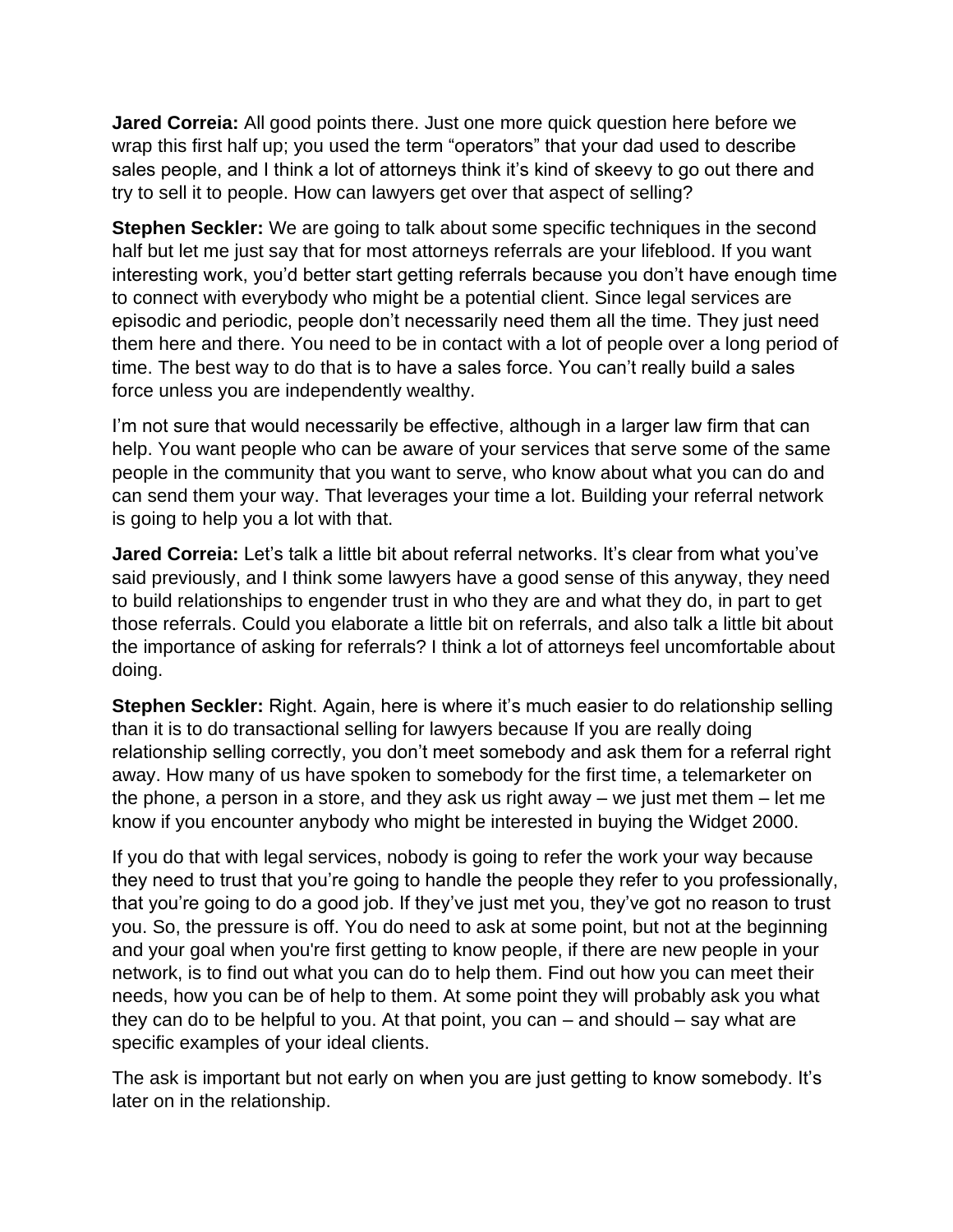**Jared Correia:** Those are all great points, Steve. I think lawyers, having listened to what you said, may be able to change their minds a little bit and take some pressure off of their selling. That's great, I think.

We've had some great stuff that we covered here in the first half of the show, but we've got to take a break now. However, when we return we'll have a lot more with Stephen Seckler.

[commercial break - 0:14:00.8 - 0:14:35.7]

**Jared Correia:** All right, welcome back to the second half of our program. We're joined today by Stephen Seckler, President of Seckler Legal Recruiting and Coaching.

Now that we've dispensed with the more nuanced part of this broadcast, let's talk about some of the nitty-gritty here when it comes to lawyers selling themselves and their practices. This is where the rubber meets the road here. Steve, what are some of the key things that get in the way of attorneys successfully generating work?

**Stephen Seckler:** Good question. We've covered some of them but let me go over and repeat some of those things, and then expand on that and give you other things to think about. We already talked about professional identity a little bit. I think the biggest problem for most attorneys is that they don't want to be perceived as a used car salesman. So, they equate selling with what they hear people doing on television late at night and they don't want to be perceived that way. I think that's the number one thing that gets in the way of most lawyers being successful at selling.

The second thing that I think is really problematic for a lot of lawyers, although probably younger lawyers are more aware that this is not a good strategy than older lawyers, is that expecting that your good work will generate all your referrals. Twenty or thirty years ago that was probably more true, although I suppose I could suggest that it maybe was never completely true, but it's much less true now. I think younger lawyers understand that a little bit more that you need to tell the world about your successes and you need to differentiate yourself. Being very passive about your marketing won't work.

Which leads into the next reason why it's difficult for lawyers, which is that – and I already mentioned this – many lawyers rely too much on marketing and not enough on relationship building. That includes social media.

Social media is sort of interesting because when it's used correctly it can be a conversation of sorts. It's not just a one-way communication. If you're just posting updates, you're not responding or reacting to anything anyone else is posting, then you're not doing much in the way of relationship building, you're just broadcasting. Lawyers who just write, just speak, don't pursue and cultivate referral relationships are going to have a harder time building a practice.

Another one is a lack of follow-through. I think this is an occupational hazard for a lot of lawyers. I would say it's a problem for me too. I always have to push myself to keep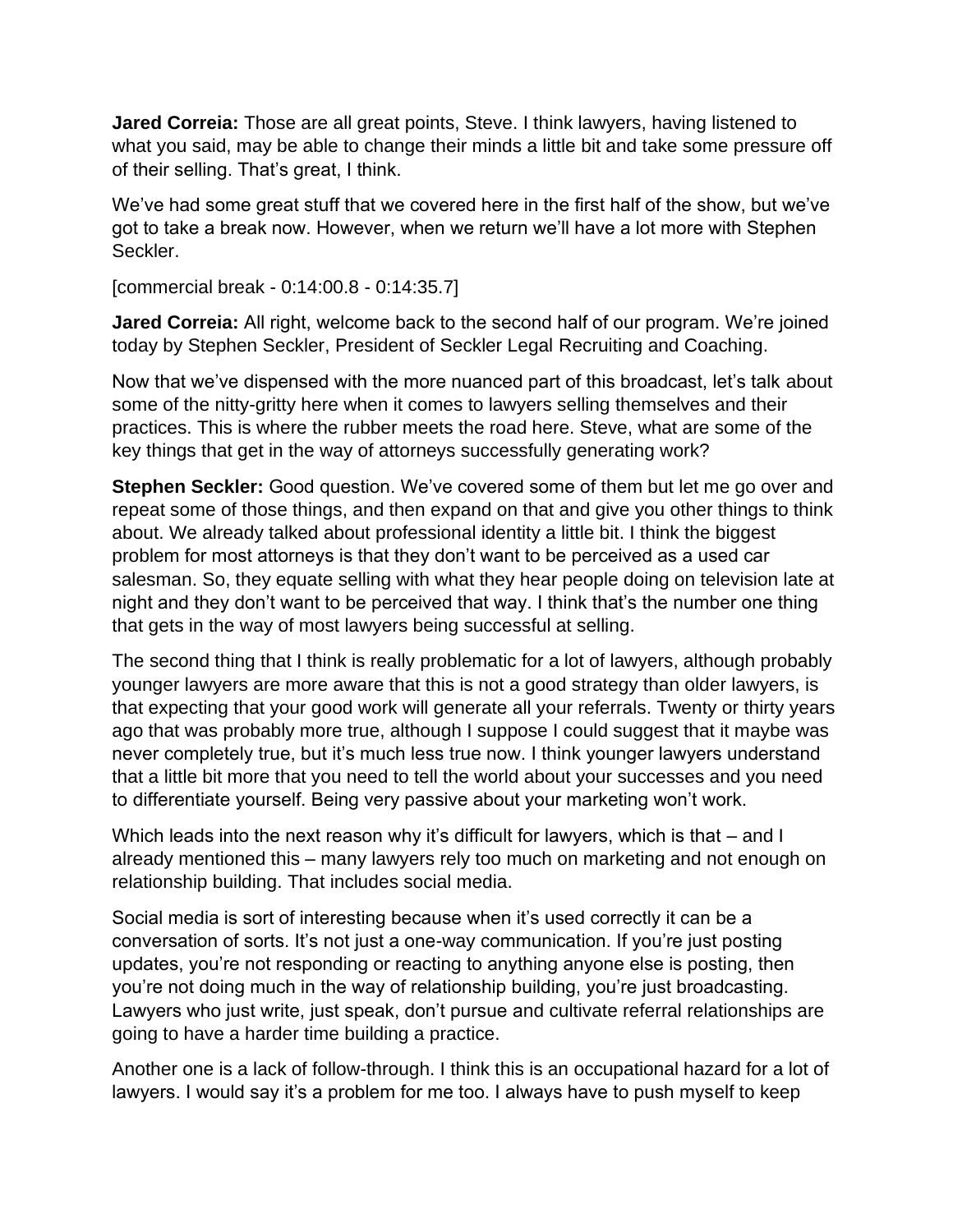following up. There is a lot of noise out there, especially since the marketplace for legal services has gotten a lot tighter since the Great Recession. If you want people to connect with you, you have to really work at it. If you send one email message and you don't follow that up because you didn't hear anything, then you are not doing your job.

I think this is hard for a lot of lawyers because you don't want to feel like you're being, again, perceived as a used car salesman. But what I tell my clients is that think of how many times you've discovered that email ended up in the spam filter. Also, the nature of email, and I think email lends itself to the biggest problem here, is that the emails that people get end up in a long queue and some people only respond to the things that have come in most recently and things at the bottom of their inbox they never get to. Again, following through can help overcome that.

There are some other things. I think lawyers have a tendency to communicate like lawyers and get lost in the weeds. While you're presenting a legal argument in court, or you are trying to write a memo to a client and you want to be thorough, you get heavily into the details. In marketing, you want to try to distill things down so that people can hear them in more crisp and clear ways. It's a very different way of communicating. We're in the middle of a campaign cycle, you're all out there hearing lots of political ads and think about what some of the politicians are doing that are really effective, or the ads that are really effective. Rather than going into a litany about the foreign policy that the United States has pursued, the Obama camp or people who are supporting Obama – and by the way, this is regardless of what your political feelings are – I think this is good messaging which is that … I think Joe Biden brought this up … Osama bin Laden is dead, GM is alive.

Of course, that dumbs down the message a lot, which goes a little against the grain of how lawyers like to communicate, but if you start talking to somebody and giving a long litany of reasons why they should hire you and what it is that you do, and give three hours of details about how you accomplish the same thing for other clients, you are going to lose your audience.

So, those are some of the things. There are others. I think failing to project confidence can be a problem and that's more of an occupational hazard of a younger lawyer. You really want to communicate with your body language, with your words, with your voice, that you can solve your client's problems. Many lawyers are worried about overpromising, but if you hedge your bets people are going to be less likely to want to hire you. If you had a problem with your back and you went to two surgeons and one said, well, I think I can solve this with surgery. We haven't done that many of these, but we've done a lot like it, and I think you might find that you're feeling better afterwards, but I don't want to promise you anything. Or, you went to another surgeon and he said, we've handled hundreds of this type of case. We've had great success. While we can't promise that your case will be successful, I feel very confident that you are going to get the best medical care possible at our facility and you have the best chance of having a good outcome.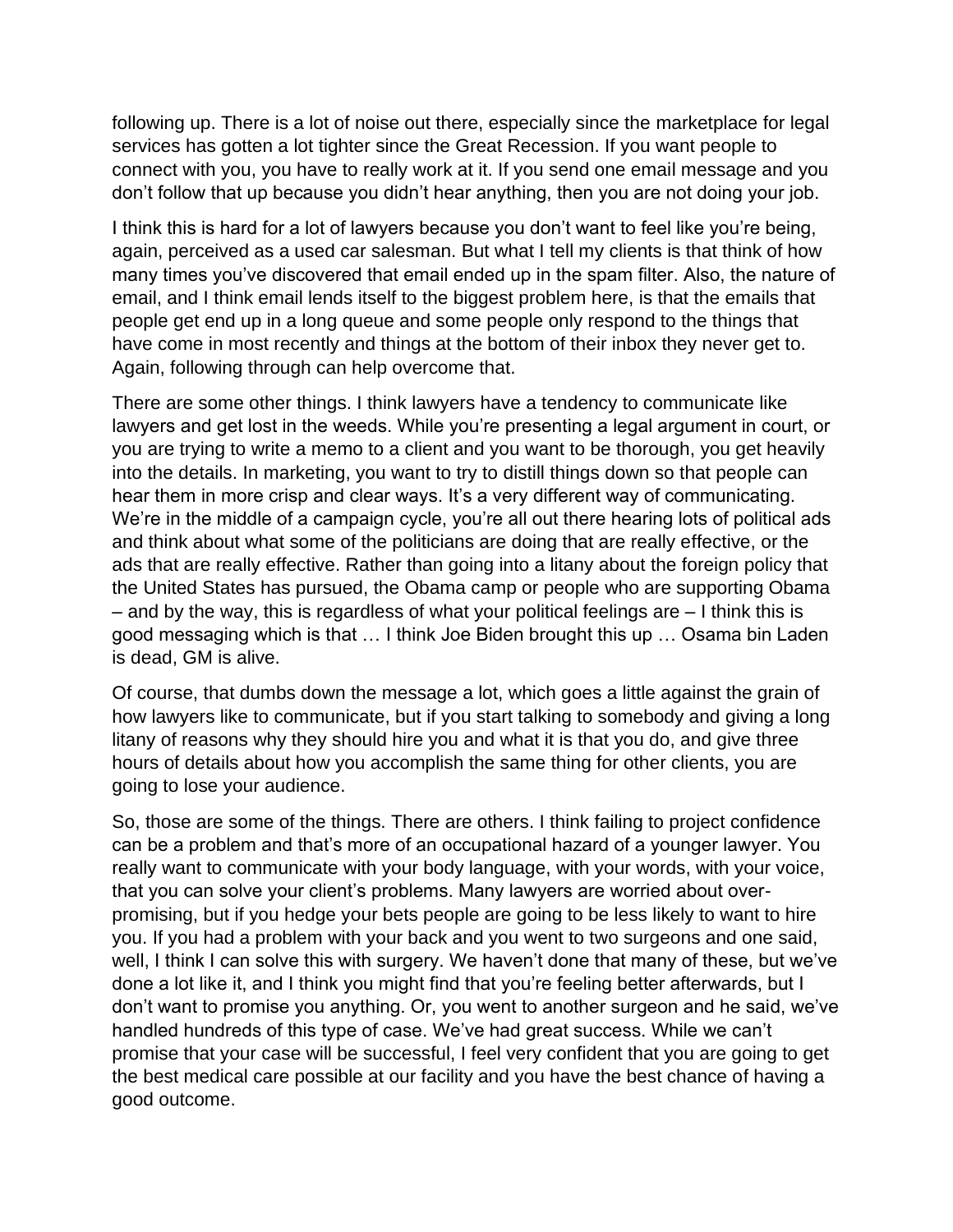That second person who is projecting confidence, which lawyers don't like to do but need to do, is more likely to get the work. Similarly, along those same lines, because lawyers spend their whole day identifying what can go wrong, they tend to project negativity. While you may very well be legally and professionally responsible for pointing out the reasons why a person might not have a good case, you don't want to be walking around a cocktail party talking about how bad the economy is and how hard it is for you to land business.

**Jared Correia:** Very true.

**Stephen Seckler:** Let me give you three more. I'm sorry that the list is so long, but I've thought about it.

**Jared Correia:** That's a good list.

**Stephen Seckler:** I've thought about this a lot because, really, I've said to others that someday I'll write my autobiography and I'll call it *Birth of a Salesman.* The reason for that is because stuff did not come naturally to me, which is why I love the topic so much. I can see a lot of these tendencies in myself and I've worked hard to overcome them.

So, the last three; saving marketing for a rainy day. The tendency I think a lot of lawyers have is that if there is one hour of billable work to do and lots of other things that they could be doing for marketing purposes, they will always do the hour of billable work and wait until they have nothing to do and then start marketing. That's not a good way to build a pipeline.

Expecting short term results; I've heard lawyers do one seminar and come out and say, well, that wasn't worthwhile because I didn't get any clients out of that. That's not how selling legal services works.

Finally, and this relates to a lack of how-to, lack of resilience. You want to have a lot of prospects in your pipeline. If in baseball batting .300 means you're a great hitter, in marketing maybe batting .100 is a great marketer. That's not what happens when you go to school. We were all taught that you work hard, you do well on your tests, and that's the success. That's not the way it works in marketing.

**Jared Correia:** That's good. So you can bat below the Mendoza line and still be a successful legal marketer. That's a lot of problems, Steve. Now the question is what do you recommend for your clients to overcome those obstacles?

**Stephen Seckler:** Okay, it does seem like a long list, but actually a lot of them are interrelated. I don't think it's an overwhelming or insurmountable list, I just think I've framed the list in a way that some of them are just the same thing from a slightly different angle.

In any event I think there's a lot of good things that you can do to overcome this. The most important thing you can do is to develop a plan and anyone who has ever tried to lose weight might understand this. If you have a plan, if you're trying to lose weight and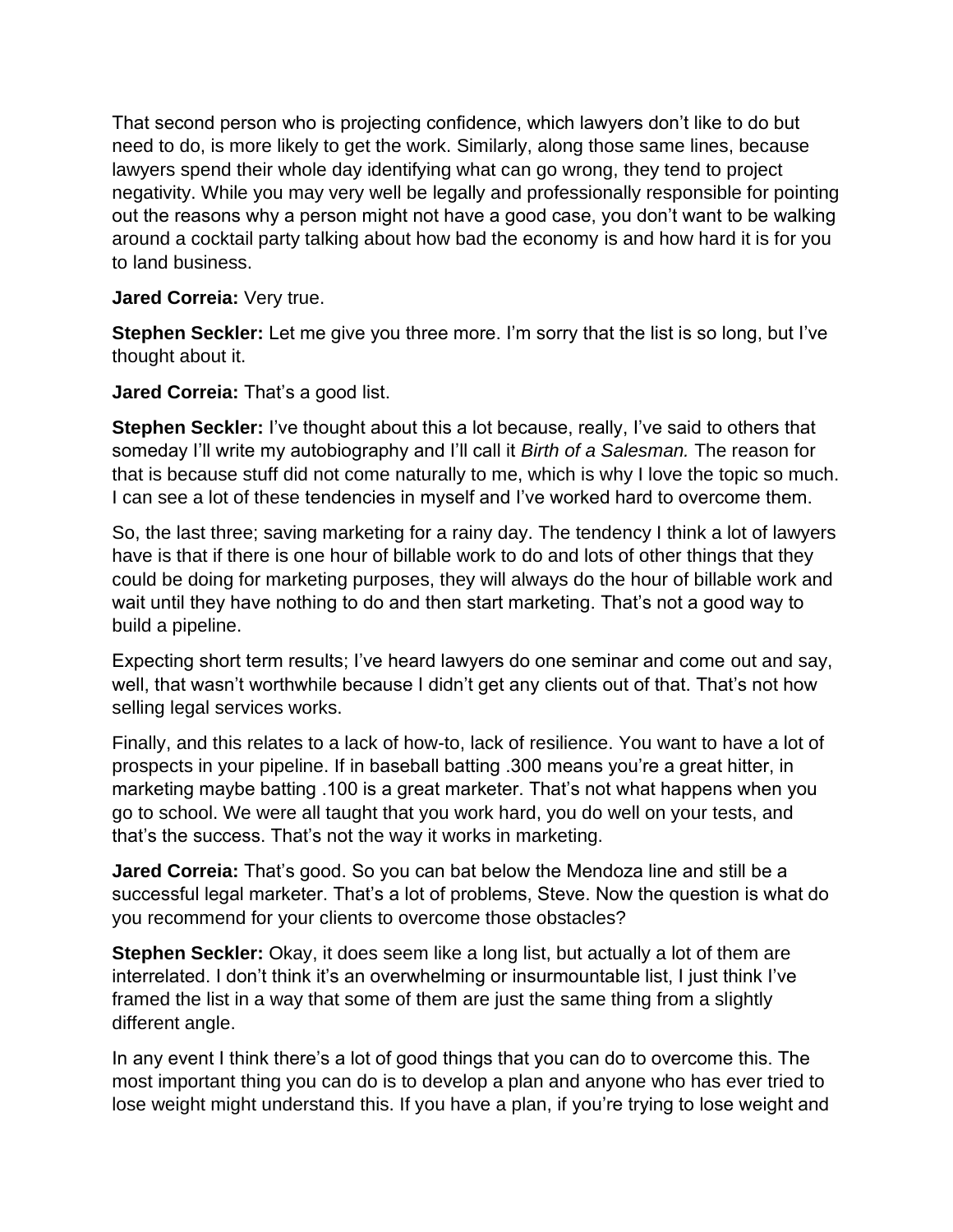you have decided in advance what your caloric intake is going to be for the day, how much fat you are going to take in, it's a lot easier – still challenging – it's a lot easier to decide what you are going to eat or whether you are going to have that doughnut when you get hungry. If you don't have a plan and you're sitting there and you're thinking should I have that doughnut, it's harder to evaluate whether or not this fits into your plan.

Losing weight is like business development; it's like things that you have to do in the short run that yield long-term results. As human beings, we're not that well wired for this. It's actually an evolutionary mismatch between our brains and what we want to accomplish. But by having a plan that you don't have to think about it every single day, should I be doing this or should I be doing that, because that can become very overwhelming, like deciding whether or not to eat the doughnut can be very overwhelming when you are hungry and then you are going eat the doughnut.

Another strategy that I recommend to my clients is to try and spend at least 15 minutes every single day doing something. Of course, if you are in the middle of a trial, or in a major transaction, and it's all hands on deck, you have to obviously put that aside. But even on some of those days you might be able to make a phone call and say hi to somebody who you want to keep in contact with just to take a break.

The third thing is taking care of yourself. I've told people, my clients who are looking for jobs, if you are going out to the gym and your spouse or significant other or parents ask you what are you doing, you tell them I'm jobhunting. What I mean by that is you can't market 24/7, you can't be out there 24/7, and when you are out there you want to feel good. So exercising and eating well are creating some of this infrastructure you need for yourself to be able to project confidence. As I said in my list, being able to project confidence is important if you want to land business.

So push yourself to do some things that maybe a little bit hard to get yourself to do and really focus on the activities that you enjoy. That's really very important because if you don't like playing golf and somebody has convinced you that golf is a great way to build relationships, you are going to make a lot of excuses, you are not going to go out and golf. If you do you are going to be projecting a lot of negativity because you won't feel good. So, don't play golf if you don't like golf. Find things that you do enjoy.

The next item is creating good elevator bullets. The politicians that you hear are really good at this. Bill Clinton, again, regardless what you thought of him as a person or politician, the guy can communicate much in the same way as Ronald Reagan. Part of what those people have done, although they do it very naturally, is prepare. They think in advance what are my talking points. So you want to do that too. You want to work on just telling your message. Some of it involves experimentation and different audiences that you are talking to -- I'm talking about one-on-ones. You might develop different elevator bullets, too, but the important thing is to prepare your messaging. The same thing as prepare before you go on networking meetings. Use LinkedIn to find something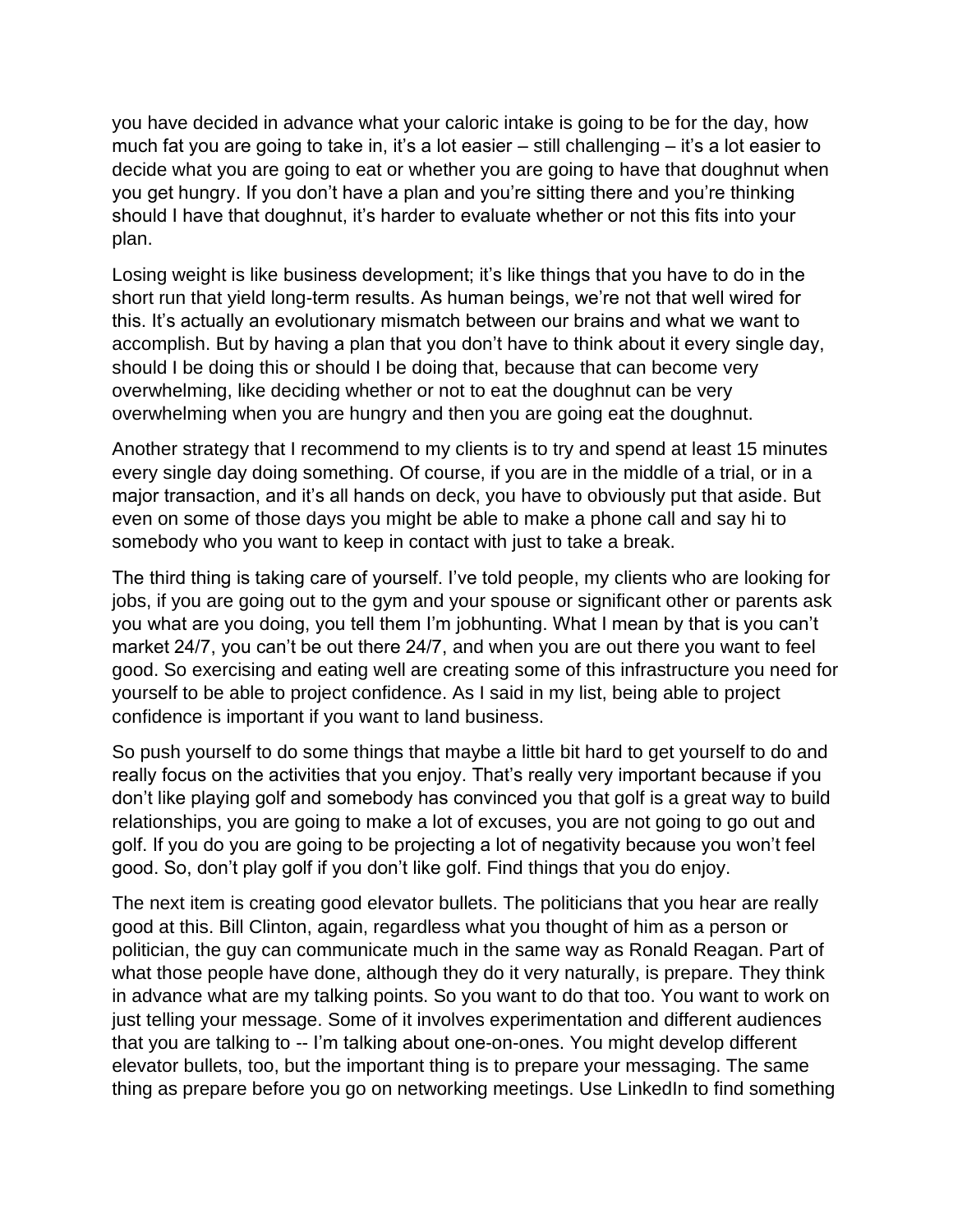out about somebody if you are going to be having lunch with them. If you have some kind of connection with them, it will make it easier to have a conversation with them. If you went to the same college, if you are involved in some of the same extra-curricular activities, you could find out where they've worked in the past, what they did before they became a lawyer. So, preparing before you go into your networking meeting can really help.

Using marketing as a way of continuing the dialogue, rather than as an excuse for not picking up the phone … so, 80% of your time relationship building, 20% of your time marketing. Becoming a great listener and listening carefully to find a way to be helpful to others, and it may not be with their professional needs, but it could be with their personal needs, too.

I mentioned try and take the pressure off yourself because you're trying to do things over a long period of time. You don't have to have short-term success.

The last two are build marketing into your workflow, so if there is anything that you are working on give rise to an issue that others might want to know about, can you turn it into an article, a seminar, a client alert, a blog post, a social media update. Have you created any checklists from the work you were doing? Can you share those with other prospective clients?

And finally, get input from colleagues, or if you feel like you want some additional help, hire a coach. You don't have to feel like you need to succeed on your own. I've worked with several coaches in my career and I found it invaluable. A lot of us are not very good at having perspective on our own lives.

**Jared Correia:** Very true. Steve, those are all fantastic points, and if you are listening and looking to hire a coach, hire Steve. All right, we have time for one more question here on the Legal Toolkit podcast. Steve, you mentioned that selling involves having a two-way conversation and that marketing is more of a one-way conversation. Can you walk me through the selling process in the attorney's office once there's a potential client in there?

**Stephen Seckler:** Sure, let me give you the *Reader's Digest* version because I think we are running out of time here. Basically, when you have a prospect in your office, you want to do a lot of listening. Ask open-ended questions, get the prospect to describe the problem they face, and you want to find out as much as you can about the solution they would like to see. You really want to avoid pitching. You're not telling them that they should hire you, you want them to embrace the solution that you have that solves their problem. You do that by getting them to talk about the solution and agree, yes, that sounds like that would be something that will be helpful for me. You are trying to engender trust and you show that by showing you are tuned into the needs of your particular client. If you try a one-size-fits-all solution, you're not going to be successful.